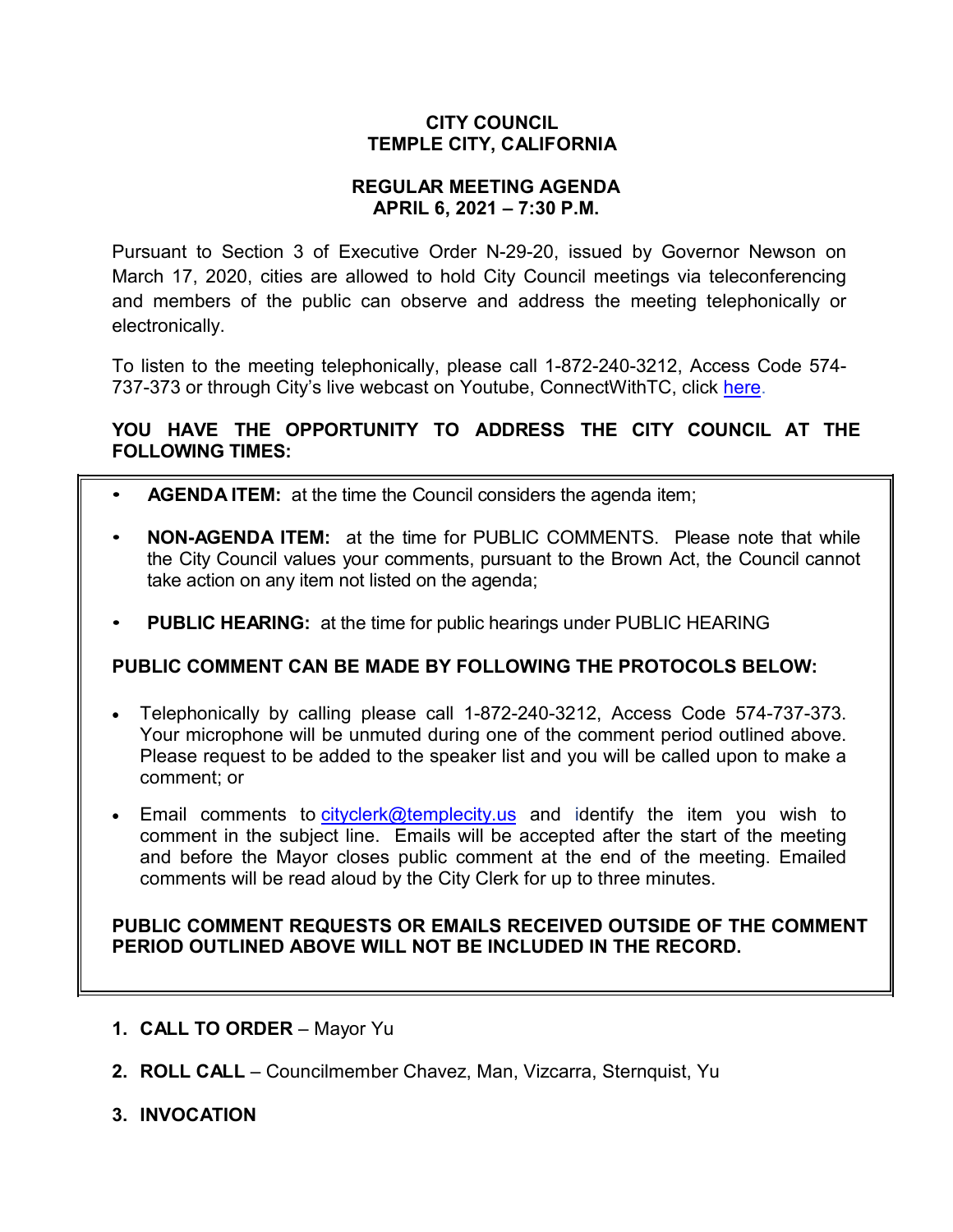### **4. PLEDGE OF ALLEGIANCE**

### **5. CEREMONIAL MATTERS – PRESENTATIONS**

#### A. ARBOR DAY PROCLAMATION

### **6. PUBLIC COMMENTS ON ITEMS NOT LISTED ON THE AGENDA**

The City Council will now hear public comments regarding items **not listed** on the agenda. The procedure to address the City Council is highlighted on the first page of this agenda. This section is limited to 30 minutes total.

### **7. CONSENT CALENDAR**

All Consent Calendar items may be approved in a single motion as recommended unless removed for further discussion. If members of the City Council or persons in the audience wish to discuss any matters listed on the Consent Calendar, please address them at this time.

Recommendation: Approve Items A through G per recommendations.

### A. [APPROVAL](https://ca-templecity.civicplus.com/DocumentCenter/View/16054/02_7A_CCM---2021-03-16) OF MINUTES

The City Council is requested to review and approve the Minutes of the Regular City Council Meeting of March 16, 2021.

Recommendation: Approve.

# B. [PARKS AND RECREATION](https://ca-templecity.civicplus.com/DocumentCenter/View/16055/03_7B_PRC-Regular-Meeting-Actions_Staff-Report-2021-4-6) COMMISSION ACTION

The City Council is requested to receive and file actions of the Parks and Recreation Commission Meeting of March 17, 2021.

Recommendation: Receive and file.

### C. [RENEWAL OF GENERAL SERVICES AGREEMENT BETWEEN THE COUNTY](https://ca-templecity.civicplus.com/DocumentCenter/View/16056/04_7C_LA-County-General-Services-Agreement_final-w-attachment)  [OF LOS ANGELES AND THE CITY OF TEMPLE CITY](https://ca-templecity.civicplus.com/DocumentCenter/View/16056/04_7C_LA-County-General-Services-Agreement_final-w-attachment)

The City Council is requested to renew the General Services Agreement between the County of Los Angeles and the City of Temple City which authorizes the County to provide services requested by the City on an as needed basis and time limited.

Recommendation: Authorize the City Manager to execute a renewal of the existing General Services Agreement between the County of Los Angeles and Temple City.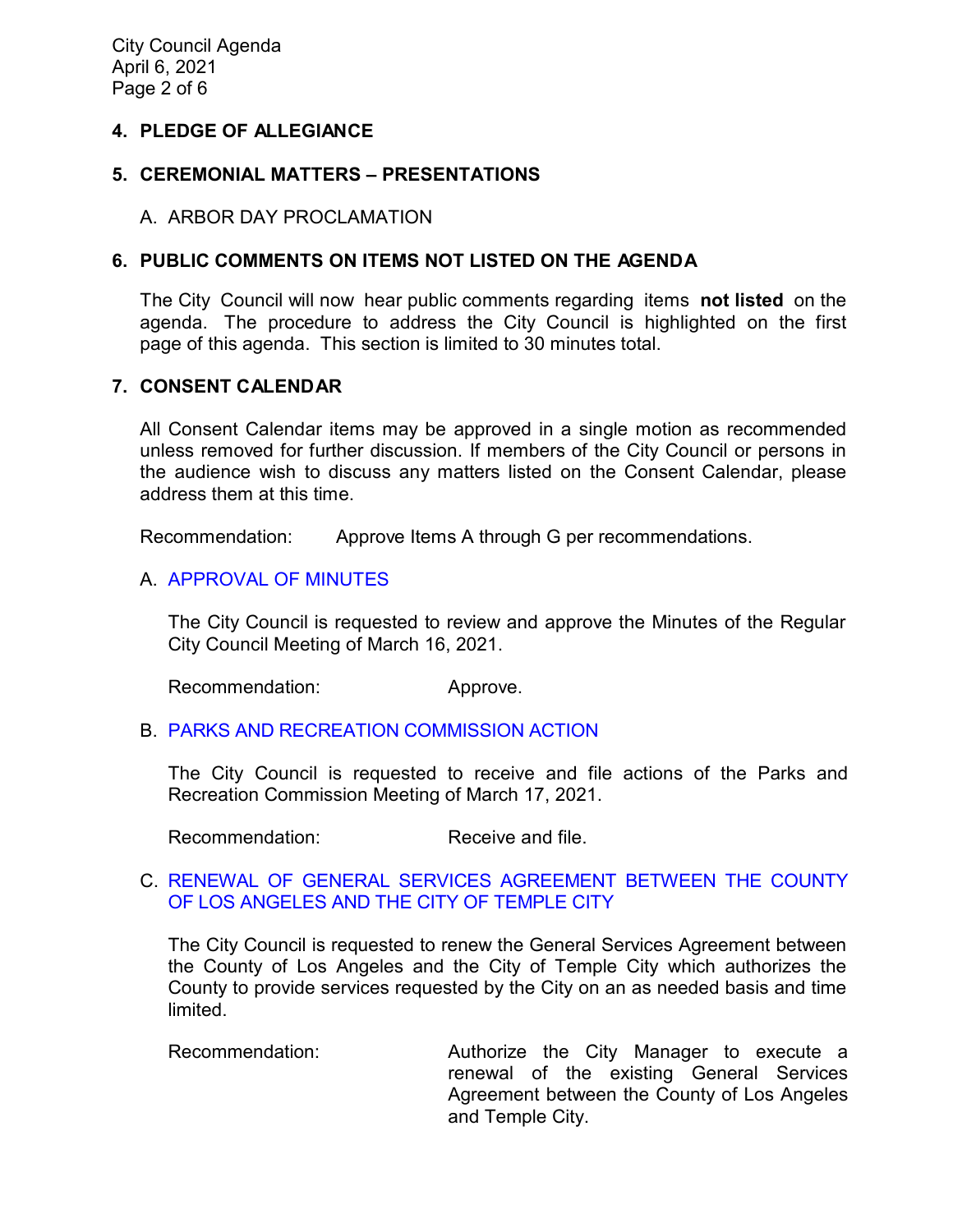#### D. [APPROVAL OF A SERVICE AGREEMENT WITH GRETCHEN STERLING TO](https://ca-templecity.civicplus.com/DocumentCenter/View/16057/05_7D_Farmers-Market-Agreement_Staff-Report-2021_final-w-attachment)  [OPERATE AND MANAGE THE TEMPLE CITY CERTIFIED FARMERS MARKET](https://ca-templecity.civicplus.com/DocumentCenter/View/16057/05_7D_Farmers-Market-Agreement_Staff-Report-2021_final-w-attachment)

The City Council is requested to approve the Service Agreement with Gretchen Sterling to continue to operate a certified farmer's market in the City of Temple City.

Recommendation: Approve the Services Agreement with Gretchen Sterling to operate and manage the Temple City Certified Farmers Market.

### E. [PRIMROSE PARK UPDATE AND ALLOCATION OF FUNDS](https://ca-templecity.civicplus.com/DocumentCenter/View/16058/06_7E_Primrose-Park-Update-and-Allocation-of-Funds---Staff-Report-w-attachment)

The combination of value engineering park components, playground savings, use of Air Quality Management District (AQMD) funds and lowering of the contingency budget has resulted in a reduction in total project cost. City Council is requested to authorize the City Manager to allocate money from the AQMD and Landscape and Lighting District (LLD) for the Primrose Park project deficit.

Recommendation: Authorize the City Manager to allocate \$53,000 of Air Quality Management District monies and \$136, 825 of Landscape and Lighting District monies for the Primrose Park project.

### F. [VISA CARD REPORT](https://ca-templecity.civicplus.com/DocumentCenter/View/16067/07_7F_Visa-Card-Report)

The City Council is requested to receive and file the Visa Card Report.

Recommendation: Receive and file.

#### G. [ADOPTION OF RESOLUTION NO. 21-5520](https://ca-templecity.civicplus.com/DocumentCenter/View/16059/08_7G_Reso-No-21-5520-040621---Warrants--Demands-FY-2020-2021) APPROVING PAYMENT OF BILLS [FOR FISCAL YEAR 2020-21](https://ca-templecity.civicplus.com/DocumentCenter/View/16059/08_7G_Reso-No-21-5520-040621---Warrants--Demands-FY-2020-2021)

The City Council is requested to adopt Resolution No. 21-5520 authorizing the payment of bills.

Recommendation: Adopt Resolution No. 21-5520.

### **8. PUBLIC HEARING** – None

**9. UNFINISHED BUSINESS** – None

#### **10. NEW BUSINESS**

A. [PRELIMINARY SITE USE CONCEPTS FOR 9050 E. LAS TUNAS DRIVE](https://ca-templecity.civicplus.com/DocumentCenter/View/16062/09_10A_9050-Las-Tunas-Dr_Staff-Report-Use-Concept_final-w-attachments)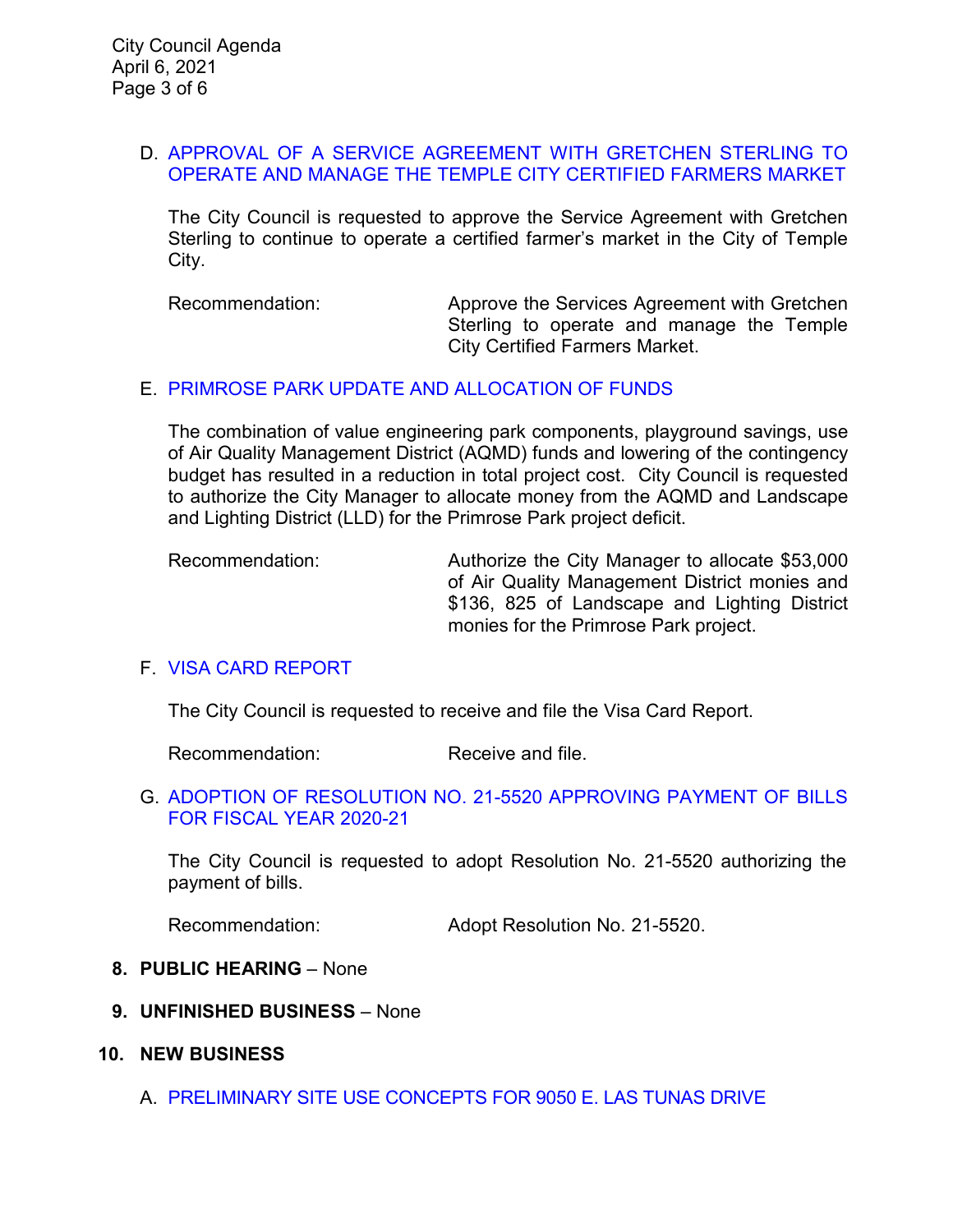The City Council is requested to review the preliminary space planning concepts and site study and consider redevelopment options for the City's property on 9050 E. Las Tunas Drive.

Presentation: City Manager and Management Analyst

Recommendation:

- 1. The City Council is requested to review the presented preliminary space planning concepts and site study conducted on the City's property at 9050 E. Las Tunas Drive;
- 2. Provide further direction on the presented reuse concepts and direct staff to provide more comprehensive analyses for City-owned properties located at and in the vicinity of 9050 E. Las Tunas Dr. (APNs 5387-023-900, - 901; 5387- 024-900, -901 ' -902); and
- 3. Appropriate funds to further explore reuse concepts.

# B. SAN GABRIEL VALLEY REGIONAL HOUSING TRUST [MEMBERSHIP](https://ca-templecity.civicplus.com/DocumentCenter/View/16060/10_10B---SGV-Regional-Housing-Trust_Staff-Report_final-w-attachments)

The City Council is requested to consider a membership with the San Gabriel Valley Region Trust (Trust). The housing trust creates a mechanism that increases the region's competitiveness to capturing funding and financing for affordable housing activities.

Presenter: City Manager and Management Analyst

Recommendation:

- 1. Provide direction on whether the City of Temple City should become a member of the San Gabriel Valley Regional Trust, and if so;
- 2. Identify a desired membership level for the remaining fiscal year; and
- 3. Direct the City Manager to allocate available funding for membership fees.

# **11. UPDATE FROM CITY MANAGER**

A. Update on Community Development Block Grant Funded Programs

### **12. UPDATE FROM CITY ATTORNEY**

# **13. COUNCIL REPORTS REGARDING AD HOC OR STANDING COMMITTEE MEETINGS**

A. SCHOOL DISTRICT/CITY STANDING COMMITTEE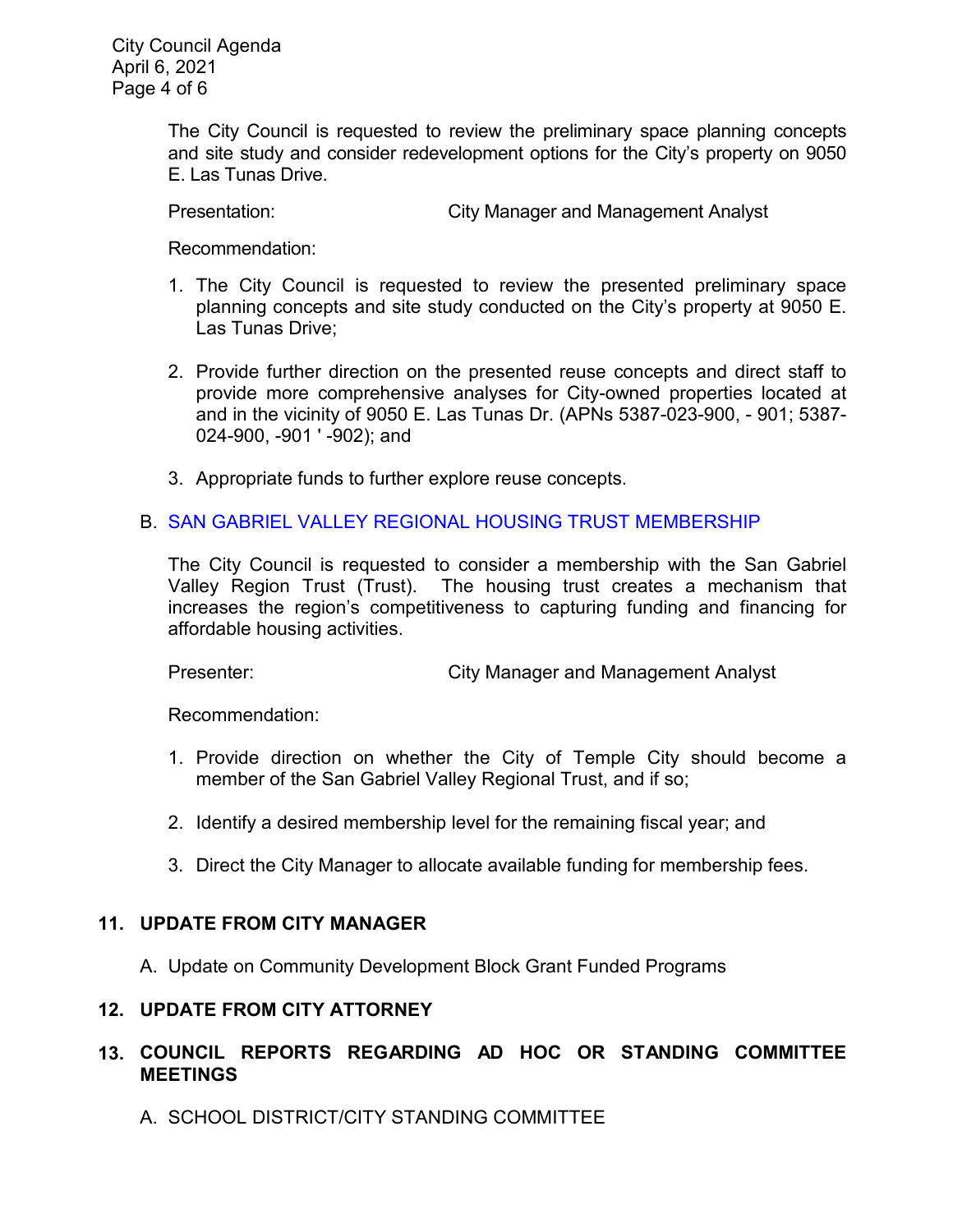(Councilmember Man and Councilmember Chavez) – Formed 1/3/2012

- B. LAS TUNAS DOWNTOWN REVITALIZATION STANDING COMMITTEE (Councilmember Chavez and Mayor Yu) – Formed 2/18/2014
- C. FUTURE DEVELOPMENT OF CITY PROPERTIES STANDING COMMITTEE (Mayor Yu and Councilmember Man) – Formed 2/18/2014
- D. AUDIT STANDING COMMITTEE (Councilmember Chavez and Mayor Yu) – Formed 7/15/2014
- E. FACILITIES, PUBLIC WORKS, AND INFRASTRUCTURE STANDING COMMITTEE (Mayor Yu and Councilmember Man) – Formed 4/4/2017
- F. PRIMROSE PARK ART ELEMENT AD HOC (Councilmember Vizcarra and Mayor Yu) – Formed 5/19/20
- G. City Based Homeless Plan Standing Committee (Councilmember Vizcarra and Mayor Pro Tem Sternquist) – Formed 3/16/21
- H. City Commissioner Recruitment Ad Hoc Committee (Councilmember Man and Councilmember Vizcarra) – Formed 3/16/21

# **14. COUNCIL ITEMS SEPARATE FROM THE CITY MANAGER'S REGULAR AGENDA**

- A. COUNCILMEMBER CHAVEZ
- B. COUNCILMEMBER MAN
- C. COUNCILMEMBER VIZCARRA
- D. MAYOR PRO TEM STERNQUIST
- E. MAYOR YU

# **15. ADDITIONAL PUBLIC COMMENTS ON ITEMS NOT LISTED ON THE AGENDA**

The City Council will now hear additional public comments regarding items not listed on the agenda. The procedure to address the City Council is highlighted on the first page of this agenda.

### **16. ADJOURNMENT**